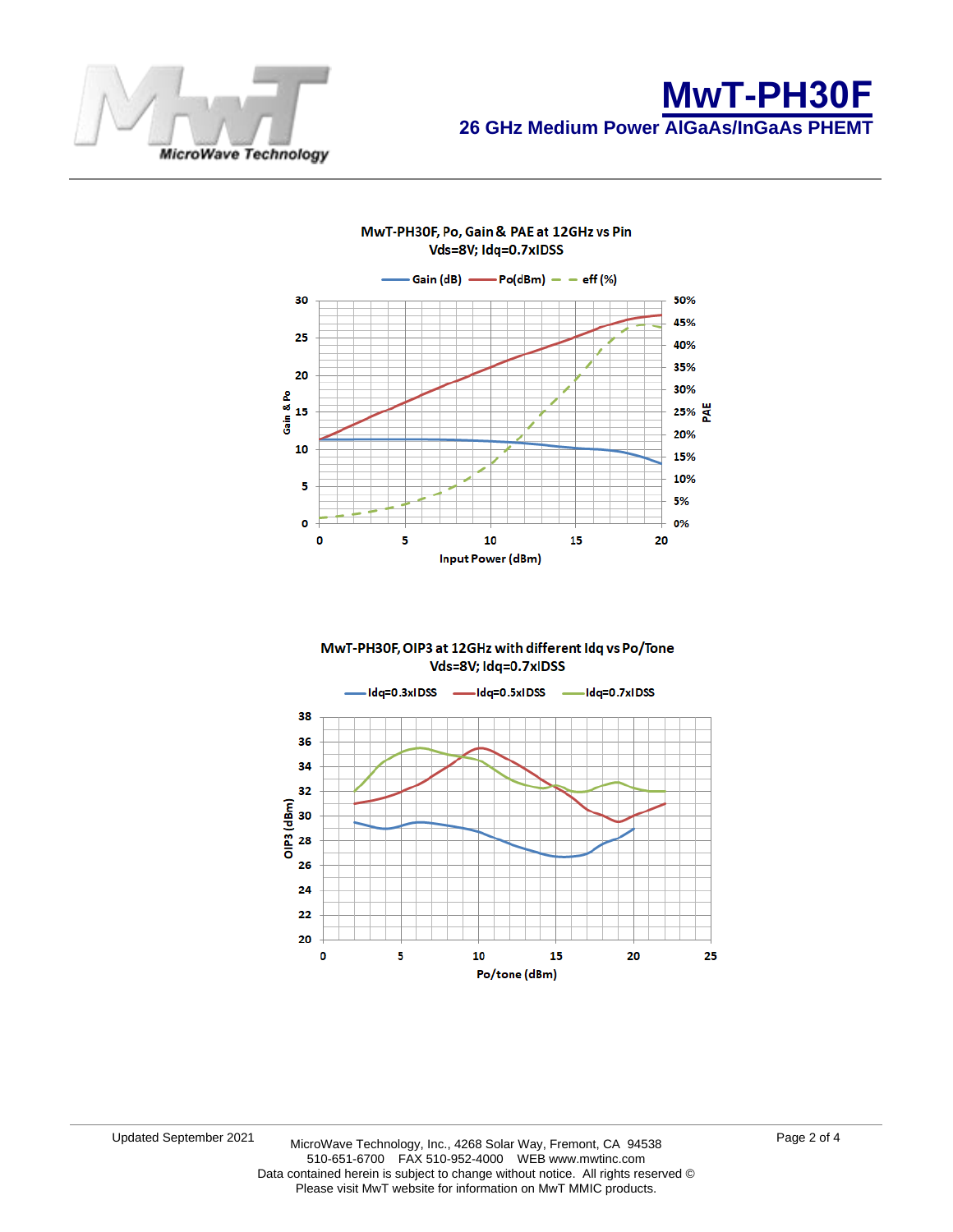





#### Symbol Parameter Units **Cont Max1 Absolute Max2 VDS** Drain to Source Volt. V 8.0 8.5 Tch Channel Temperature  $^{\circ}$ C  $+150$  $+175$ Tst Storage Temperature  $^{\circ}$ C  $-65$  to  $+150$  $+175$ Pin **RF Input Power** mW 300 400

# **Absolute Maximum Rating**

#### **Notes:**

**1.** Exceeding any one of these limits in continuous operation may reduce the mean-time- to-failure below the design goal.

**2.** Exceeding any one of these limits may cause permanent damage.